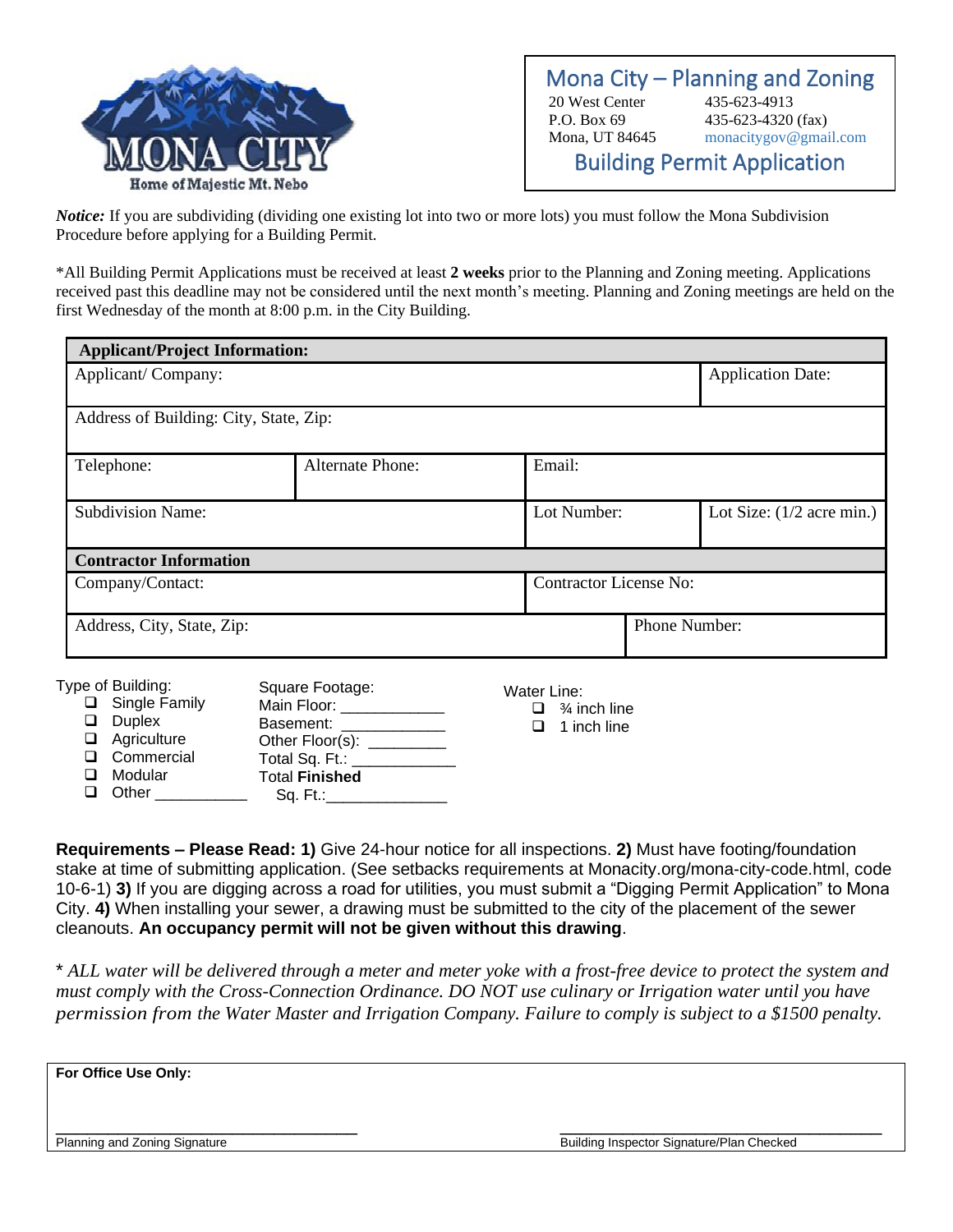

## **BUILDING PERMIT REQUIREMENTS**

- ❑ One copy of the deed to the property (legal description). This can be obtained from the title company.
- ❑ A plat map from the county recorder containing your lot.
- ❑ Three copies of your building plans: two paper copies (must be a minimum of 20 x 30 engineered plan), and one copy in an electronic format on a disc. You will receive one paper copy back when you receive your building permit. Plans must include the following:

\*Footings and foundation plans; elevations with finish grades and cross sections; necessary engineering specified for joists, trusses, stairs, fireplaces, etc.; layouts for floor joists and roof trusses; electrical plan (minimum of electrical panel placements outside and inside); and location of all plumbing and mechanical fixtures.

- ❑ Email a copy of your building plans to **plans@monacity.org**
- $\Box$  Site plan with:

\*Lot dimensions, offsets, footprints of all buildings, utility service location and route, sewer system, surface drainage and/or marked elevation, driveways, fire hydrants, streets, lot number, and official city address

- $\Box$  Make an appointment with Mona Irrigation Company (Shawna Keyte 623-5072) to pay irrigation hookup fee and to sign the Water Rights Dedication Agreement (available online).
- ❑ Attach the Water Rights Dedication Agreement, receipt of payment to the Irrigation Company, and copy of Irrigation Water Certificate-signed by all parties.
- ❑ Proof of culinary water for lot. If your lot is in a developed and approved subdivision, this requirement may be waived.
- ❑ Return paperwork to the city office at least **2 weeks** before the planning and zoning meeting. This allows time for all of the paperwork to be inspected before the meeting.
- ❑ Attend the Planning & Zoning meeting that your application is being considered. Call the Planning & Zoning secretary (Alicia Hills 435-720-3393) to verify that you are on the agenda.

## **PLEASE READ CAREFULLY**

I agree to comply with all applicable City, County, and State Building Laws and Ordinances. The representation in this application are true and accurate. This permit becomes null and void if work on construction authorized is not commenced with 180 days, or if construction or work is suspended for a period of 180 days at any time after work is commenced. I certify that if I dig across a roadway, I will obtain a Mona City Digging Permit. Occupancy of structure is prohibited until after final inspection, and compliance with all regulations stipulated by Planning and Zoning and/or Mona City Council, and an occupancy permit is given. All fees must be paid before final approval is given.

\_\_\_\_\_\_\_\_\_\_\_\_\_\_\_\_\_\_\_\_\_\_\_\_\_\_\_\_\_\_\_\_\_\_\_\_\_\_\_\_ \_\_\_\_\_\_\_\_\_\_\_\_\_\_\_\_\_\_\_\_\_\_\_\_\_\_\_\_\_\_\_\_\_\_\_\_\_\_\_\_\_\_\_\_

Property Owner Signature The Contractor Signature Contractor Signature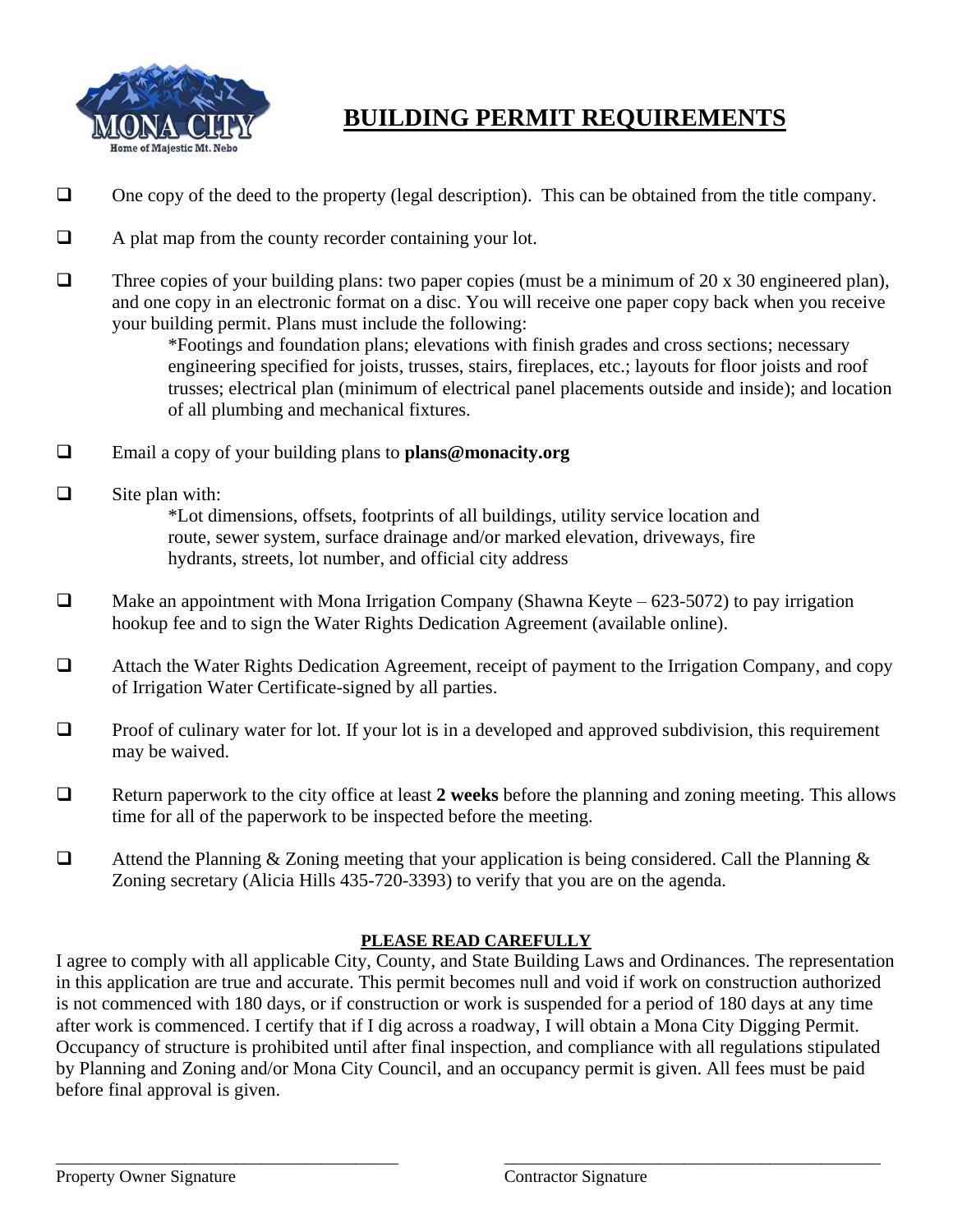

## **Fee Requirements**

If your Building Permit Application has been approved, pay your fees to the city office. These fees are required at that time the building permit is issued:

| <b>FEES</b>                       | <b>COSTS</b>                                                                                               |
|-----------------------------------|------------------------------------------------------------------------------------------------------------|
| Building permit & inspection      | Determined by size of the structure                                                                        |
| Additional inspections            | \$60                                                                                                       |
| Water impact fee                  | \$1543                                                                                                     |
| Water connection fee              | $$1067 - 1"$ line – short side/ \$2350 long side<br>\$992-3/4" line short side/ \$2424 long side           |
| Gas connection fee                | \$887 short side/ \$3078 long side<br>(connections longer that 150 ft will incur an additional<br>expense) |
| <b>Site Review Fee</b>            | \$100                                                                                                      |
| Park and Recreation Impact<br>Fee | \$3745                                                                                                     |
| <b>Plan Review Fee</b>            | \$100                                                                                                      |
| Recording fee                     | \$40 (Irrigation 3 way)                                                                                    |
| <b>State Tax Fee</b>              | 1 % of building permit fee                                                                                 |
| <b>Excess Flow Valve</b>          | \$50                                                                                                       |
| <b>Sewer Impact Fee</b>           | \$2550                                                                                                     |

*AFTER FINAL INSPECTION: After completing all requirements set forth by the Planning and Zoning Commission, City Council, and the Building Inspector, bring the completed Inspection Card to the City Office for an Occupancy Permit. Buildings occupied before a permit is issued are subject to a \$1500 fine and utility shut off. Utilities will remain off until the fine is paid.*